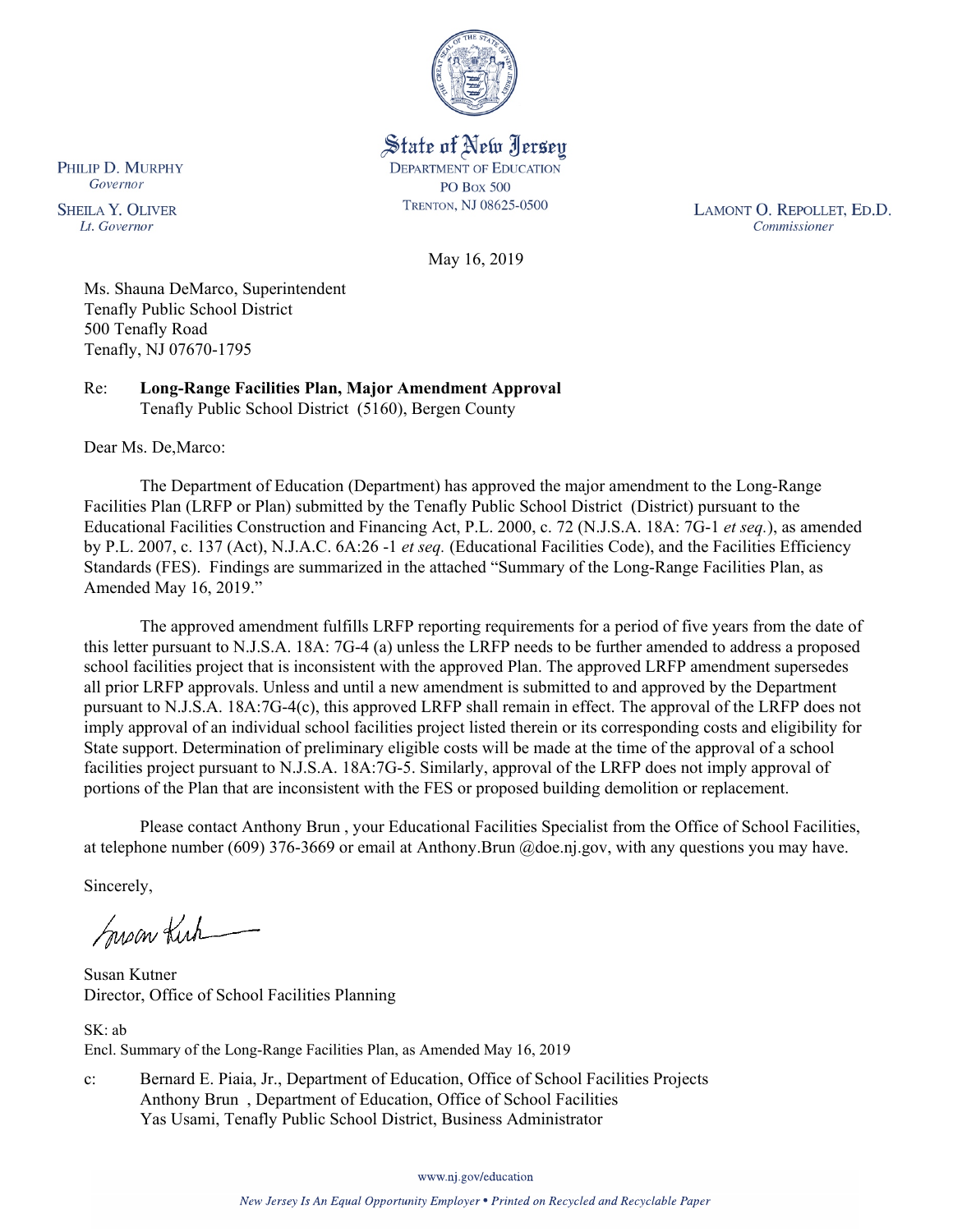# **Tenafly Public School District (5160) Summary of the Long-Range Facilities Plan, as Amended May 16, 2019**

The Department of Education (Department) has completed its review of the major amendment to the Long-Range Facilities Plan (LRFP or Plan) submitted by the Tenafly Public School District (District) pursuant to the Educational Facilities Construction and Financing Act, P.L. 2000, c. 72 (N.J.S.A. 18A: 7G-1 *et seq.*), as amended by P.L. 2007, c. 137 (Act), N.J.A.C. 6A:26-1 et seq. (Educational Facilities Code), and the Facilities Efficiency Standards (FES).

The following provides a summary of the District's approved amended LRFP. The summary is based on the standards set forth in the Act, the Educational Facilities Code, the FES, District-reported information in the Department's LRFP reporting system, and supporting documentation. The referenced reports in *italic* text are standard reports available on the Department's LRFP website.

## **1. Inventory Overview**

The District is classified as a Regular Operating District (ROD) for funding purposes. It provides services for students in grades PK-12.

The District identified existing and proposed schools, sites, buildings, rooms, and site amenities in its LRFP. Table 1 lists the number of existing and proposed district schools, sites, and buildings. Detailed information can be found in the *School Asset Inventory Report* and the *Site Asset Inventory Report.*

**As directed by the Department, school facilities projects that have received initial approval by the Department and have been approved by the voters, if applicable, are represented as "existing" in the LRFP.** Approved projects that include new construction and/or the reconfiguration/reassignment of existing program space are as follows: n/a.

### **Table 1: Number of Schools, School Buildings, and Sites**

|                                              | <b>Existing</b> | <b>Proposed</b> |
|----------------------------------------------|-----------------|-----------------|
| Number of Schools (assigned DOE school code) |                 |                 |
| Number of School Buildings <sup>1</sup>      |                 |                 |
| Number of Non-School Buildings <sup>2</sup>  |                 |                 |
| Number of Vacant Buildings                   |                 |                 |
| Number of Sites                              |                 |                 |

*1 Includes district-owned buildings and long-term leases serving students in district-operated programs 2 Includes occupied district-owned buildings not associated with a school, such as administrative or utility buildings*

Based on the existing facilities inventory submitted by the District:

- Schools using leased buildings (short or long-term):  $n/a$
- Schools using temporary classroom units (TCUs), excluding TCUs supporting construction: Malcolm S. Mackay School
- Vacant/unassigned school buildings:  $n/a$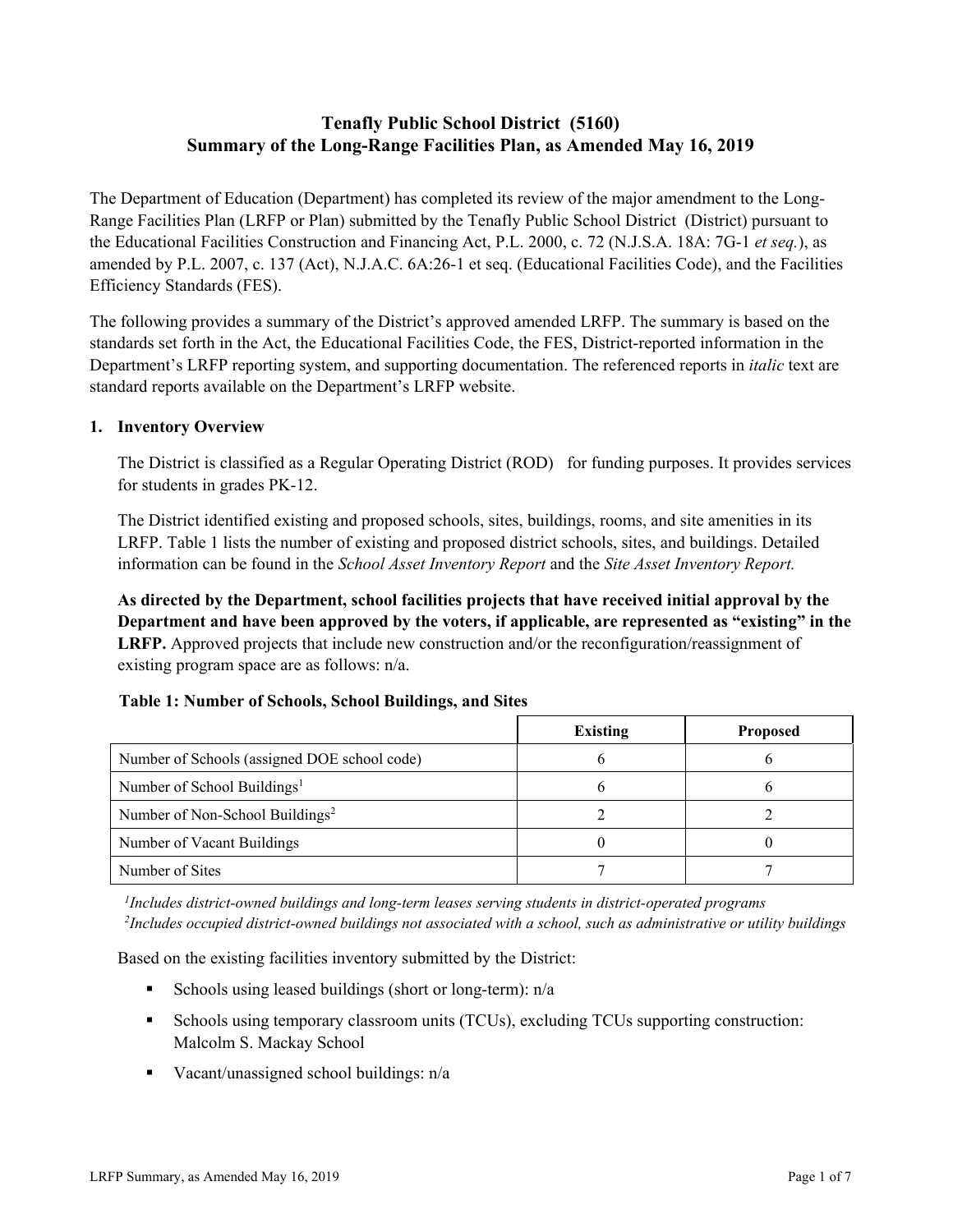**FINDINGS** The Department has determined that the proposed inventory is adequate for approval of the District's LRFP amendment. However, the LRFP determination does not imply approval of an individual school facilities project listed within the LRFP; the District must submit individual project applications for project approval.

# **2. District Enrollments**

The District determined the number of students, or "proposed enrollments," to be accommodated for LRFP planning purposes on a district-wide basis and in each school.

The Department minimally requires the submission of a standard cohort-survival projection. The cohortsurvival method projection method forecasts future students based upon the survival of the existing student population as it moves from grade to grade. A survival ratio of less than 1.00 indicates a loss of students, while a survival ratio of more than 1.00 indicates the class size is increasing. For example, if a survival ratio tracking first to second grade is computed to be 1.05, the grade size is increasing by 5% from one year to the next. The cohort-survival projection methodology works well for communities with stable demographic conditions. Atypical events impacting housing or enrollments, such as an economic downturn that halts new housing construction or the opening of a charter or private school, typically makes a cohort-survival projection less reliable.

#### **Proposed enrollments are based on a standard cohort-survival enrollment projection.**

Adequate supporting documentation was submitted to the Department to justify the proposed enrollments. Table 2 provides a comparison of existing and projected enrollments. All totals include special education students.

| <b>Grades</b>                | <b>Existing Enrollments</b><br>2018-2019 School Year | <b>District Proposed Enrollments</b><br>2021-2022 School Year |
|------------------------------|------------------------------------------------------|---------------------------------------------------------------|
| PK (excl. private providers) |                                                      |                                                               |
| Grades K-5                   | 1.549                                                | 1,471                                                         |
| Grades 6-8                   | 904                                                  | 903                                                           |
| Grades 9-12                  | 1.223                                                | 1,203                                                         |
| Totals K-12                  | 3.677                                                | 3,577                                                         |

#### **Table 2: Enrollments**

**FINDINGS** The Department has determined the District's proposed enrollments to be acceptable for approval of the District's LRFP amendment. The Department will require a current enrollment projection at the time an application for a school facilities project is submitted incorporating the District's most recent enrollments in order to verify that the LRFP's planned capacity is appropriate for the updated enrollments.

# **3. District Practices Capacity**

Based on information provided in the room inventories, *District Practices Capacity* was calculated for each school building to determine whether adequate capacity is proposed for the projected enrollments based on district scheduling and class size practices. The capacity totals assume instructional buildings can be fully utilized regardless of school sending areas, transportation, and other operational issues. The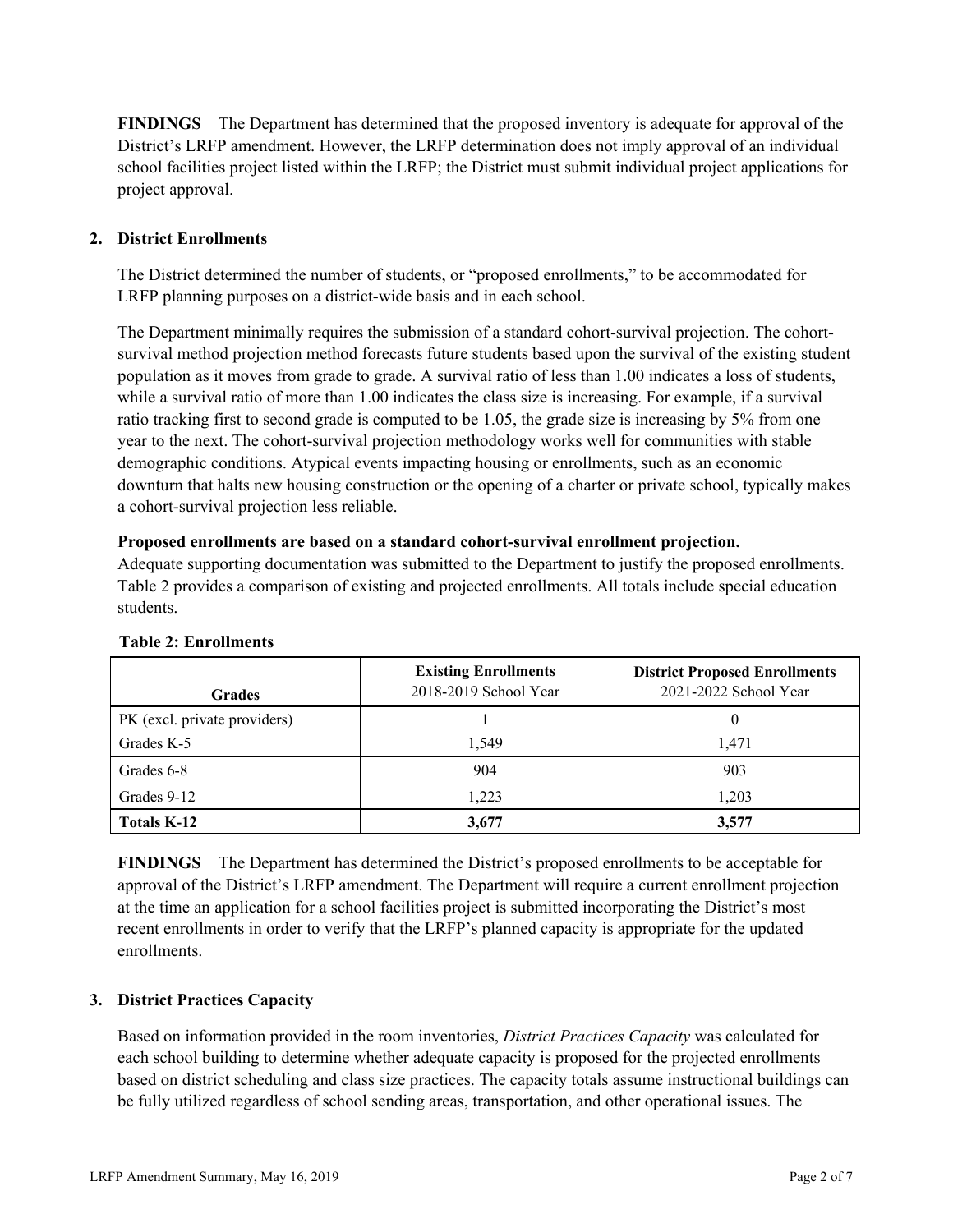calculations only consider district-owned buildings and long-term leases; short term leases and temporary buildings are excluded. A capacity utilization factor of 90% for classrooms serving grades K-8 and 85% for classrooms serving grades 9-12 is applied in accordance with the FES. No capacity utilization factor is applied to preschool classrooms.

In certain cases, districts may achieve adequate District Practices Capacity to accommodate enrollments but provide inadequate square feet per student in accordance with the FES, resulting in educational adequacy issues and "Unhoused Students." Unhoused students are considered in the "Functional Capacity" calculations used to determine potential State support for school facilities projects and are analyzed in Section 4.

Table 3 provides a summary of proposed enrollments and existing and proposed District-wide capacities. Detailed information can be found in the LRFP website reports titled *FES and District Practices Capacity Report, Existing Rooms Inventory Report, and Proposed Rooms Inventory Report.*

| <b>Grades</b>          | <b>Proposed</b><br><b>Enrollments</b> | <b>Existing</b><br><b>District</b><br><b>Practices</b><br>Capacity | <b>Existing</b><br>Deviation* | <b>Proposed</b><br><b>District</b><br><b>Practices</b><br>Capacity | <b>Proposed</b><br>Deviation* |
|------------------------|---------------------------------------|--------------------------------------------------------------------|-------------------------------|--------------------------------------------------------------------|-------------------------------|
| Preschool (PK)         | $\theta$                              | 0.00                                                               | 0.00                          | 0.00                                                               | 0.00                          |
| Elementary $(K-5)$     | 1,471                                 | 1,464.30                                                           | $-6.70$                       | 1,464.30                                                           | $-6.70$                       |
| Middle $(6-8)$         | 903                                   | 928.35                                                             | 25.35                         | 928.35                                                             | 25.35                         |
| $High (9-12)$          | 1,203                                 | 1,254.60                                                           | 51.60                         | 1,254.60                                                           | 51.60                         |
| <b>District Totals</b> | 3,577                                 | 3,647.25                                                           | 70.25                         | 3,647.25                                                           | 70.25                         |

**Table 3: District Practices Capacity Analysis**

*\* Positive numbers signify surplus capacity; negative numbers signify inadequate capacity. Negative values for District Practices capacity are acceptable for approval if proposed enrollments do not exceed 100% capacity utilization.*

Considerations:

- Based on the proposed enrollments and existing room inventories, the District is projected to have inadequate capacity for the following grade groups, assuming all school buildings can be fully utilized: K-5.
- Adequate justification has been provided by the District if the proposed capacity for a school significantly deviates from the proposed enrollments. Generally, surplus capacity is acceptable for LRFP approval if additional capacity is not proposed through new construction.

**FINDINGS**The Department has determined that proposed District capacity, in accordance with the proposed enrollments, is adequate for approval of the District's LRFP amendment. The Department will require a current enrollment projection at the time an application for a school facilities project is submitted, incorporating the District's most recent Fall Enrollment Report, in order to verify that the LRFP's planned capacity meets the District's updated enrollments.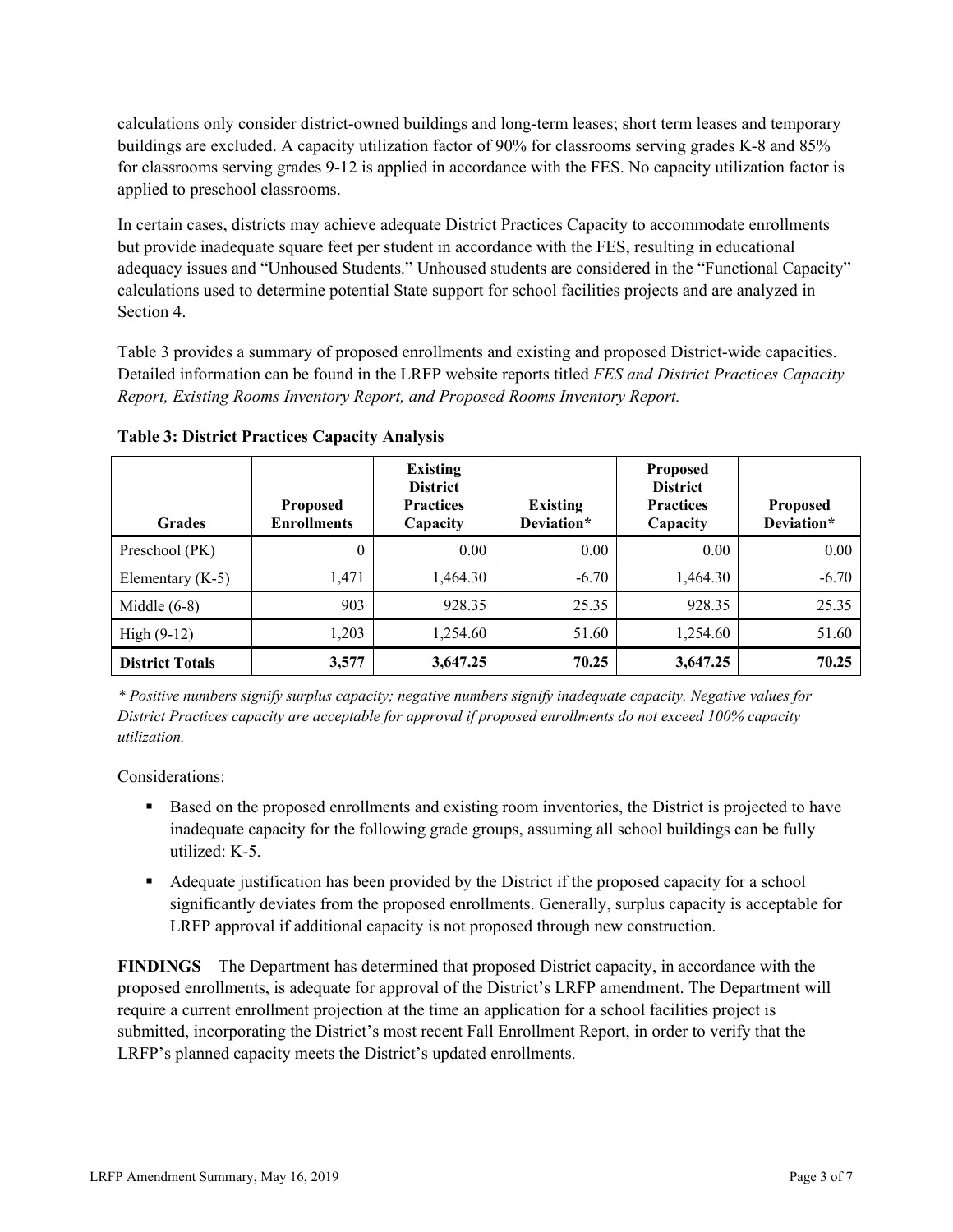## **4. Functional Capacity and Unhoused Students**

*Functional Capacity* was calculated and compared to the proposed enrollments to provide a preliminary estimate of Unhoused Students and new construction funding eligibility.

*Functional Capacity* is the adjusted gross square footage of a school building *(total gross square feet minus excluded space)* divided by the minimum area allowance per full-time equivalent student for the grade level contained therein. *Unhoused Students* is the number of students projected to be enrolled in the District that exceeds the Functional Capacity of the District's schools pursuant to N.J.A.C. 6A:26-2.2(c). *Excluded Square Feet* includes (1) square footage exceeding the FES for any pre-kindergarten, kindergarten, general education, or self-contained special education classroom; (2) grossing factor square footage *(corridors, stairs, mechanical rooms, etc.)* that exceeds the FES allowance, and (3) square feet proposed to be demolished or discontinued from use. Excluded square feet may be revised during the review process for individual school facilities projects.

Table 4 provides a preliminary assessment of the Functional Capacity, Unhoused Students, and Estimated Maximum Approved Area for each FES grade group. The calculations exclude temporary facilities and short-term leased buildings. School buildings proposed for whole or partial demolition or reassignment to a non-school use are excluded from the calculations pending project application review. If a building is proposed to be reassigned to a different school, the square footage is applied to the proposed grades after reassignment. Buildings that are not assigned to a school are excluded from the calculations. Detailed information concerning the calculations can be found in the *Functional Capacity and Unhoused Students Report* and the *Excluded Square Footage Report.*

|                                              | PK             | $K-5$     | $6 - 8$  | $9-12$   | <b>Total</b> |
|----------------------------------------------|----------------|-----------|----------|----------|--------------|
| Proposed Enrollments                         | 0              | 1,471     | 903      | 1,203    | 3,577        |
| FES Area Allowance (SF/student)              | 125.00         | 125.00    | 134.00   | 151.00   |              |
| <b>Prior to Completion of Proposed Work:</b> |                |           |          |          |              |
| <b>Existing Gross Square Feet</b>            | $\theta$       | 140,459   | 138,781  | 198,672  | 477,912      |
| Adjusted Gross Square Feet                   | $\overline{0}$ | 134,889   | 138,532  | 196,156  | 469,577      |
| <b>Adjusted Functional Capacity</b>          | 0.00           | 1,079.11  | 1,033.82 | 1,299.05 |              |
| <b>Unhoused Students</b>                     | 0.00           | 391.89    | 0.00     | 0.00     |              |
| Est. Max. Area for Unhoused Students         | 0.00           | 48,986.40 | 0.00     | 0.00     |              |
| <b>After Completion of Proposed Work:</b>    |                |           |          |          |              |
| Gross Square Feet                            | $\theta$       | 140,459   | 138,781  | 198,672  | 477,912      |
| New Gross Square Feet                        | $\theta$       | $\Omega$  | $\theta$ | $\theta$ | $\theta$     |
| Adjusted Gross Square Feet                   | 0              | 134,889   | 138,532  | 198,156  | 469,577      |
| <b>Functional Capacity</b>                   | 0.00           | 1,079.11  | 1,033.82 | 1,299.05 |              |
| Unhoused Students after Construction         | 0.00           | 391.89    | 0.00     | 0.00     |              |
| Est. Max. Area Remaining                     | 0.00           | 48,986.00 | 0.00     | 0.00     |              |

**Table 4: Estimated Functional Capacity and Unhoused Students** 

Facilities used for non-instructional or non-educational purposes are ineligible for State support under the Act. However, projects for such facilities shall be reviewed by the Department to determine whether they are consistent with the District's LRFP and whether the facility, if it is to house students (full or part time)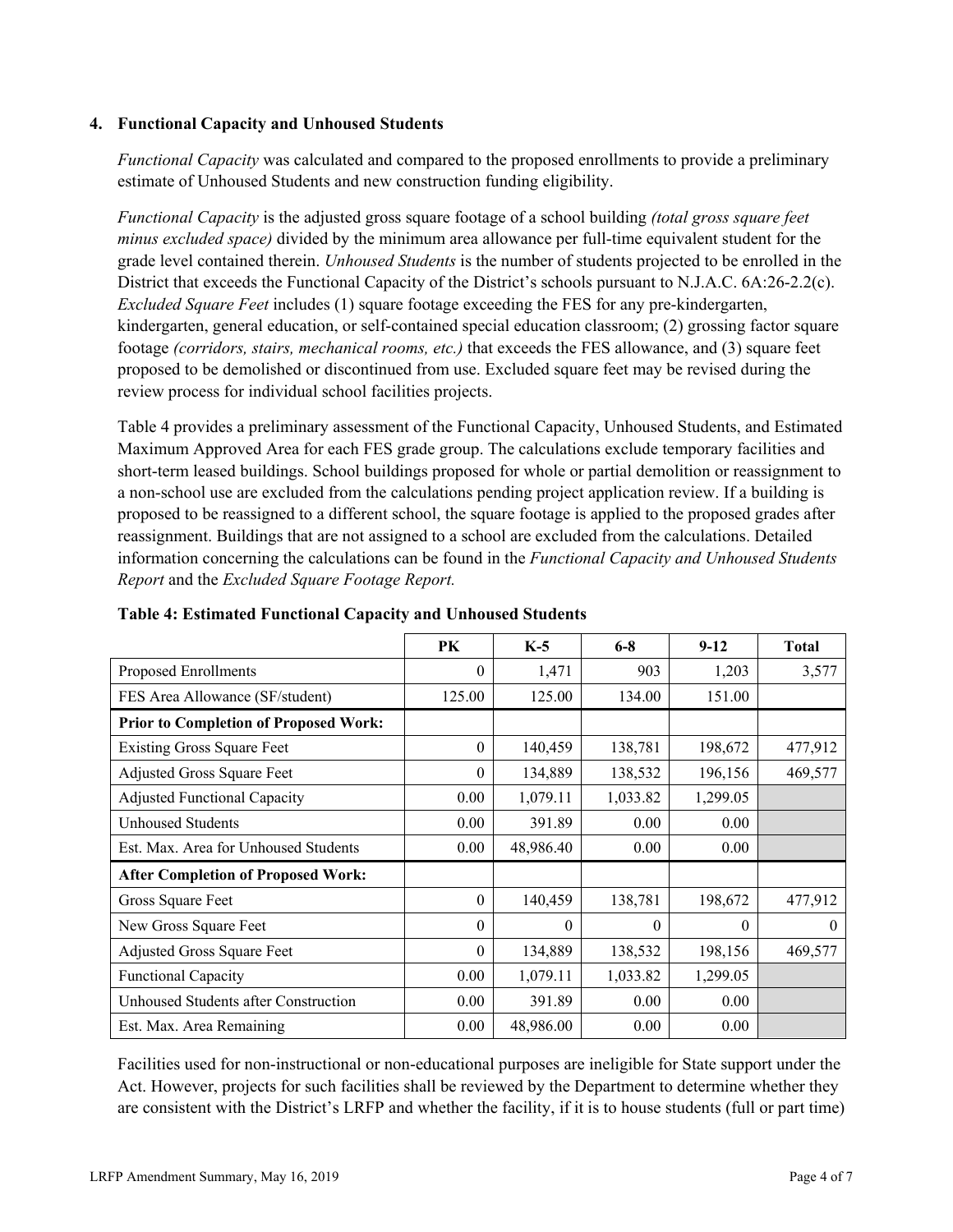conforms to educational adequacy requirements. These projects shall conform to all applicable statutes and regulations.

Estimated costs represented in the LRFP by the District are for capital planning purposes only. The estimates are not intended to represent preliminary eligible costs or final eligible costs of approved school facilities projects.

Considerations:

- The District does not have approved projects pending completion, as noted in Section 1, that impact the Functional Capacity calculations.
- **The Functional Capacity calculations** *exclude* square feet proposed for demolition or discontinuation for the following FES grade groups and school buildings pending a feasibility study and project review: n/a.
- Based on the preliminary assessment, the District has Unhoused Students prior to the completion of proposed work for the following FES grade groups: K-5.
- New construction is proposed for the following FES grade groups:  $n/a$ .
- **Proposed new construction exceeds the estimated maximum area allowance for Unhoused** Students prior to the completion of the proposed work for the following grade groups: n/a.
- The District, based on the preliminary LRFP assessment, will have Unhoused Students after completion of the proposed LRFP work. If the District is projected to have Unhoused Students, adequate justification has been provided to confirm educational adequacy in accordance with Section 6 of this determination.

**FINDINGS** Functional Capacity and Unhoused Students calculated in the LRFP are preliminary estimates. Preliminary Eligible Costs (PEC) and Final Eligible Costs (FEC) will be included in the review process for specific school facilities projects. A feasibility study undertaken by the District is required if building demolition or replacement is proposed per N.J.A.C. 6A:26-2.3(b)(10).

# **5. Proposed Work**

The District assessed program space, capacity, and physical plant deficiencies to determine corrective actions. Capital maintenance, or *"system actions,"* address physical plant deficiencies due to operational, building code, and /or life cycle issues. Inventory changes, or *"inventory actions,*" add, alter, or eliminate sites, site amenities, buildings, and/or rooms.

The Act (N.J.S.A. 18A:7G-7b) provides that all school facilities shall be deemed suitable for rehabilitation unless a pre-construction evaluation undertaken by the District demonstrates to the satisfaction of the Commissioner that the structure might pose a risk to the safety of the occupants even after rehabilitation or that rehabilitation is not cost-effective. Pursuant to N.J.A.C. 6A:26-2.3(b)(10), the Commissioner may identify school facilities for which new construction is proposed in lieu of rehabilitation for which it appears from the information presented that new construction is justified, provided, however, that for such school facilities so identified, the District must submit a feasibility study as part of the application for the specific school facilities project. The cost of each proposed building replacement is compared to the cost of additions or rehabilitation required to eliminate health and safety deficiencies and to achieve the District's programmatic model.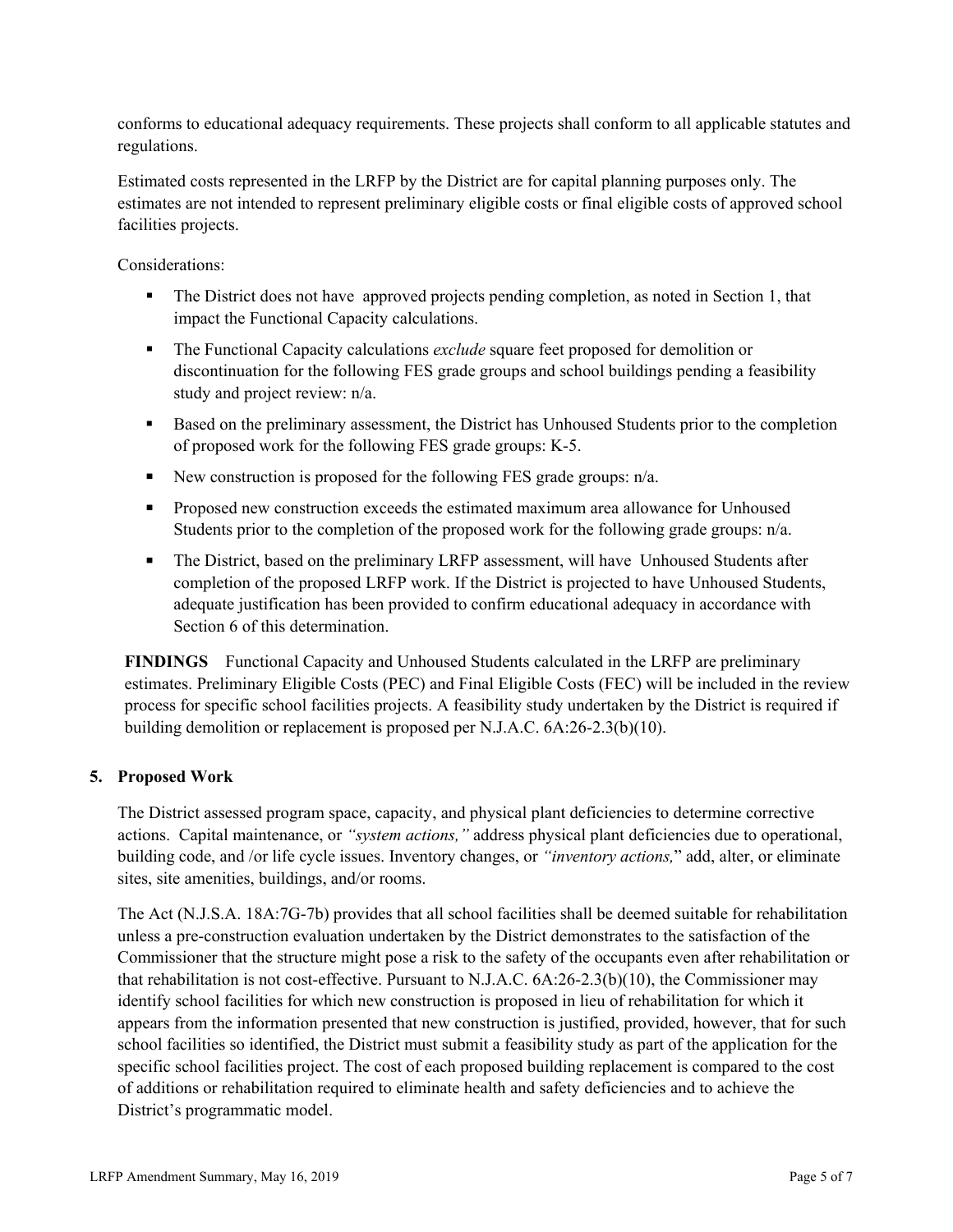Table 5 lists the scope of work proposed for each school based on the building(s) serving their student population. Detailed information can be found in the LRFP website reports titled *"School Asset Inventory," "LRFP Systems Actions Summary," and "LRFP Inventory Actions Summary."*

With the completion of the proposed work, the following schools are proposed to be eliminated: n/a; the following schools are proposed to be added: n/a.

| <b>Proposed Scope of Work</b>                                                                  | <b>Applicable Schools</b>                |
|------------------------------------------------------------------------------------------------|------------------------------------------|
| Renovation only (no new construction)                                                          |                                          |
| System actions only (no inventory actions)                                                     | Tenafly High School (050)                |
|                                                                                                | J. Spenser Smith Elementary School (070) |
|                                                                                                | Malcolm Mackay Elementary School (080)   |
|                                                                                                | Ralph Maugham Elementary School (090)    |
|                                                                                                | Tenafly Middle School (095)              |
|                                                                                                | Walter Stillman Elementary School (100)  |
| Existing inventory actions only (no systems actions)                                           | n/a                                      |
| Systems and inventory changes                                                                  | n/a                                      |
| <b>New construction</b>                                                                        |                                          |
| Building addition only (no systems or existing inventory actions)                              | n/a                                      |
| Renovation and building addition (system, existing inventory,<br>and new construction actions) | n/a                                      |
| New building on existing site                                                                  | n/a                                      |
| New building on new or expanded site                                                           | n/a                                      |
| Site and building disposal (in addition to above scopes)                                       |                                          |
| Partial building demolition                                                                    | n/a                                      |
| Whole building demolition                                                                      | n/a                                      |
| Site and building disposal or discontinuation of use                                           | n/a                                      |

**Table 5. School Building Scope of Work**

**FINDINGS** The Department has determined that the proposed work is adequate for approval of the District's LRFP amendment. However, Department approval of proposed work in the LRFP does not imply the District may proceed with a school facilities project. The District must submit individual project applications with cost estimates for Department project approval. Both school facilities project approval and other capital project review require consistency with the District's approved LRFP.

### **6. Proposed Room Inventories and the Facilities Efficiency Standards**

The District's proposed school buildings were evaluated to assess general educational adequacy in terms of compliance with the FES area allowance pursuant to N.J.A.C. 6A:26-2.2 and 2.3.

District schools are proposed to provide less square feet per student than the FES after the completion of proposed work as indicated in Table 5.

The following schools do not meet the Facilities Efficiency standards of 125 GSF/ student: J. Spencer Smith Elementary School (070) at 113.03 GSF/ student, Malcolm Mackay Elementary School (080) at